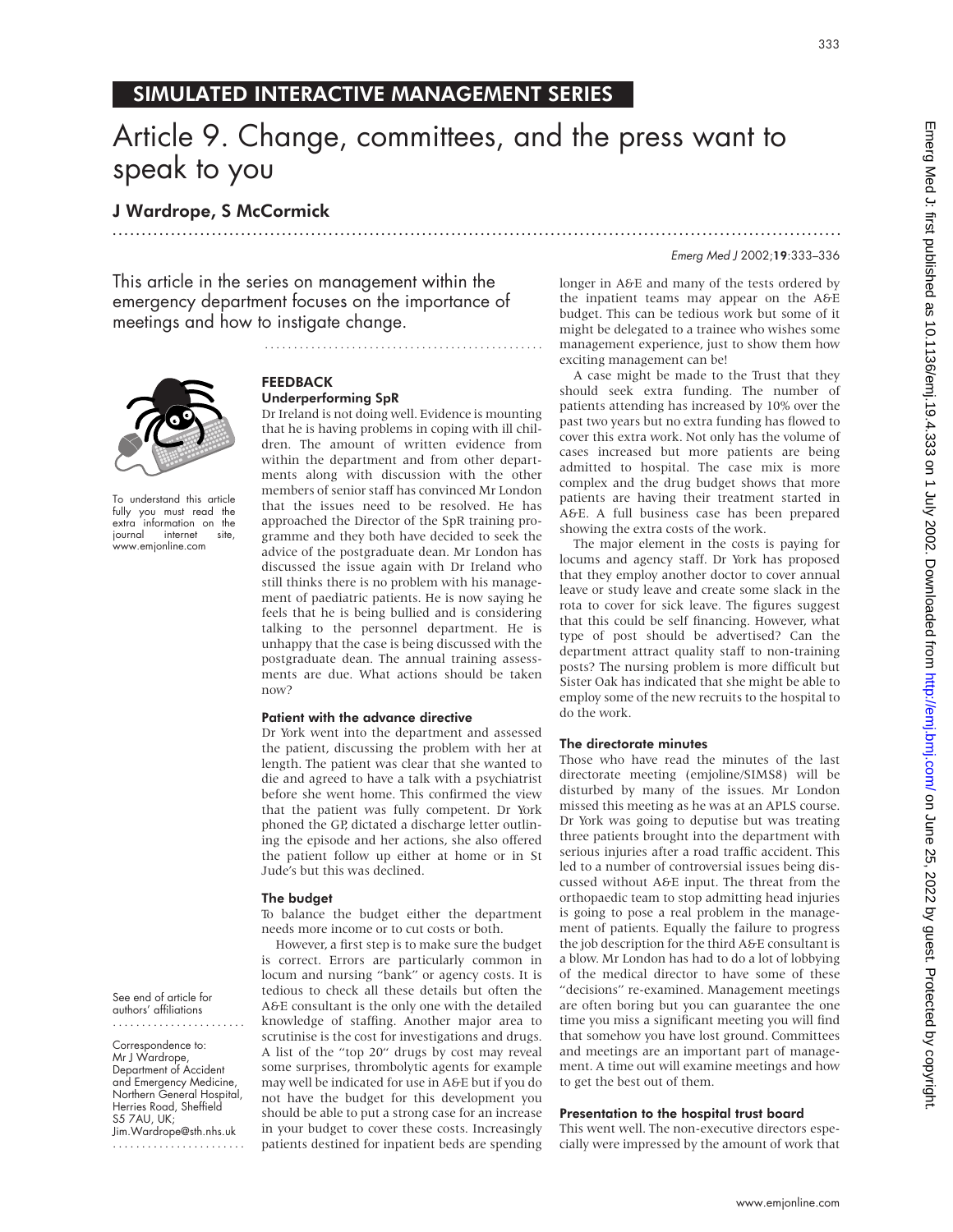# Box 1 lists the major functions of meetings. This is not exhaustive and will vary widely between different meetings

Information gathering Information giving Discussion of issues Decision making Task allocation Progress monitoring Strategic planning Team building Increasing personal profile Social **Networking** 

the department was expected to perform. They were amazed when it was explained that long trolley times for patients waiting admission were nothing to do with the A&E department but were a symptom of capacity problems in the system. The ideas for improving waiting times were accepted and the plan to give £100 000 to the orthopaedic team for nurse practitioners was put on hold. A summary of the presentation is given in the internet section.

#### The Green complaint

This was a complaint that concerned a young woman with meningitis who was sent home.<sup>1</sup> The complaint has been investigated by the Ombudsman and the report has been released. No specific points have been found regarding the clinical decision but major problems in communication have been noted. The report has been picked up by a local newspaper and a highly inflammatory article has been written. This threatens not only the morale of staff but could disrupt the normal pathways of care within the department. How we react to this attack is critical and could have far reaching implications.

# TIME OUT—PEOPLE

Managing meetings

Meetings are a key part of management. They often give the structure to day to day management.

It is probably true that no real decisions are made at meetings but they are an essential part of the structure where strategy is formed, impressions made, and information gathered. Meetings may be informal or have the set structure of a committee with chairman, agenda, and minutes.

Box 2 shows some the meetings that a lead clinician or clinical director may be asked to attend, the list could be even greater. A manager has to learn to prioritise. Just as dealing with an "in tray" of correspondence you have to decide the relative importance of a meeting and how urgent it is for you to attend personally. This decision is not simple. A relatively minor meeting can be important in terms of networking, influencing, and gaining information. Some meetings will be seen as important "leadership" duties, the departmental staff meetings being a good example.

Examine the list in box 2. What functions do these meetings serve? How would you prioritise? Which would you go to personally, which would you send a deputy to and which can be ignored?

#### Preparation

This part of the article will concentrate on committee meetings. The amount and type of preparation will depend on your role in the meeting and its importance. If you are chairman/secretary of a committee, you will need to set aside time to prepare properly. The minutes of the last meeting should have been circulated shortly after that meeting and all

# Box 2 lists the meetings that a lead clinician or clinical director may be asked to attend

Departmental staff meeting Department senior staff meeting Audit meeting Directorate meeting Hospital senior manager's meeting Regional A&E meeting SpR training meeting Clinical Governance Audit Meeting with Trust Board Hospital educational meeting Postgraduate trainers meeting Ambulance liaison meeting Meetings with patients Meetings with junior staff Meetings with other specialties Meetings with external agencies Meetings with management

# Box 3 Check list for agenda

Name of committee

Date, time, place of meeting Agenda

- 1 Introduce those present/new members
- 2 Apologies
- 3 Matters arising and action points from last meeting
	- 3.1 Action point
	- 3.2 Action point
	- 3.3 Action point
- 4 Item 5 Item
- 6 Item
- 
- 7 Date and time next meeting Contact details for agenda items/papers

your action points completed. However, it is good practice to ensure you have completed your own action points and if other members of the group are responsible for any key actions then talk to them to make sure that they have carried out the expected tasks. Do this at least a week ahead of the meeting to give yourself and others time to catch up with any outstanding work.

The agenda will need to be developed. This should indicate the person who will present the topic and if any supporting papers are needed. The tabling of long documents for discussion wastes committee time. This practice is very common, usually due to bad planning but sometimes used as a deliberate strategic device to "push through" a decision without full consideration of the issues, beware "tabled papers" at important meetings.

Adding times for agenda items can also be useful to try and keep the meeting running smoothly and to give people who need to attend only for specific items an indication of when they should arrive (box 3).

If there are any very important or controversial issues that need to be resolved at the meeting then it is wise to try and discuss these in advance with key people within the organisation. You should have a clear view of how discussion of a topic is likely to develop. This means that there should be no major surprises at the meeting, or so you hope! In these discussions try to remain neutral and keep your own thoughts to yourself. If a very controversial topic is to be discussed then this information gathering may turn into "lobbying", trying to win allies to your cause and to undermine any opposing arguments. If a topic is of vital import then you may need to prepare a written document to present to the committee.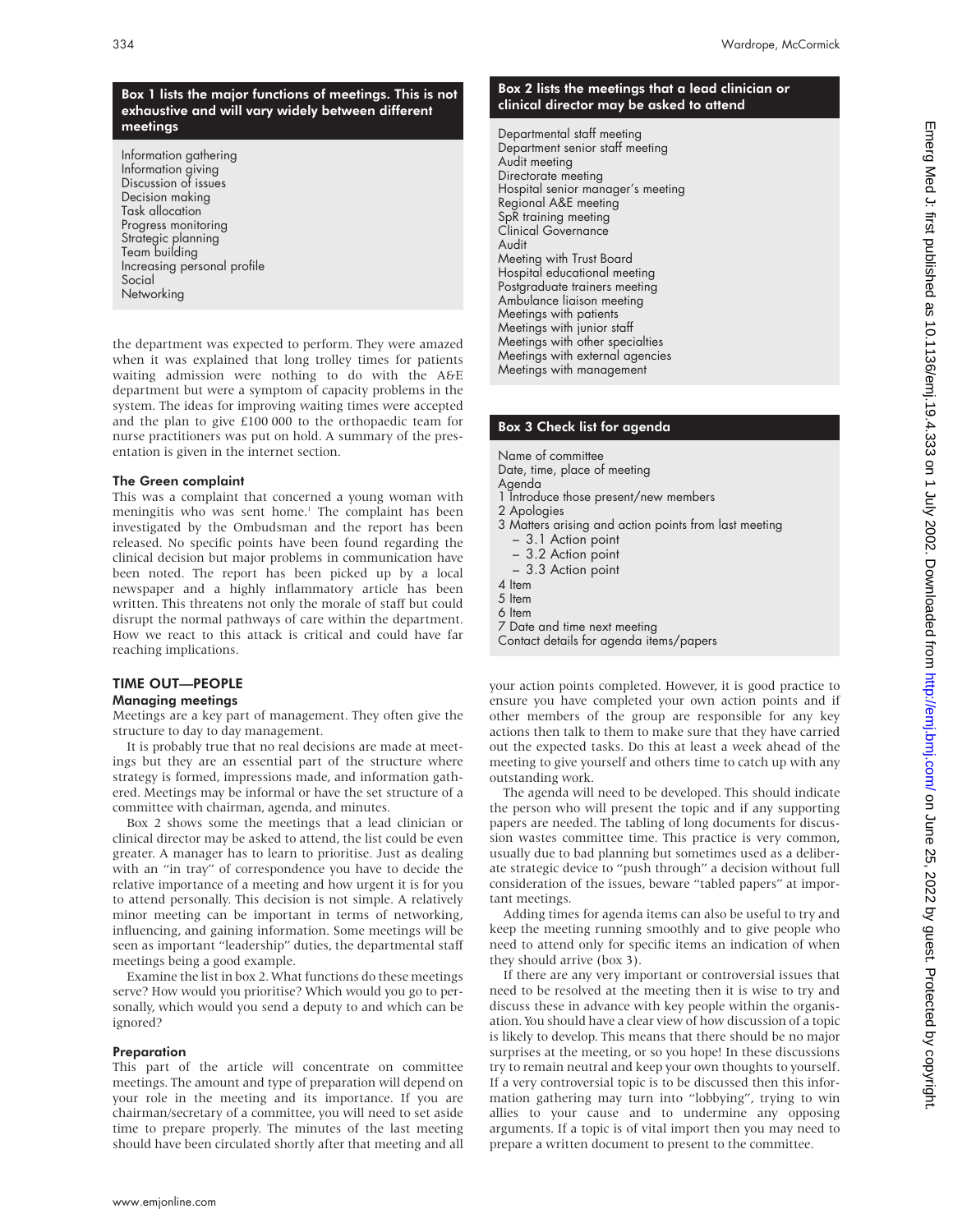#### Box 4 Common "team roles" that you have to use at a meeting

Chairman Information resource (specialist) Advocate (both positive and negative) **Secretary** Social worker Monitor/evaluator Resource investigator

#### The meeting

The majority of meetings are straightforward and the management task is to ensure that the meeting keeps to time and gets through the whole agenda giving a reasonable amount of time to each item. The running order of the agenda is important. In general, key topics should be at the start of the meeting but at times those running meetings may try to "bury" an important topic at the end. Box 3 outlines the agenda for that meeting. It all might seem self evident but it suprpising how often details such as the time or place might be omitted (usually by accident but sometimes by design). Note item 3 is not just matters arising but is really a list of action points from the last meeting. This is a powerful device for performance management. It puts committee members on the spot and focuses the work of the committee.

If you are running a meeting then you will need a large number of skills. You should have the chairman's clear idea of strategy, the company worker's skills in keeping the team together, being able to subdue talkative members and encourage the shy members. You will need the monitor/evaluator skills to keep people focused on the subject under discussion and ensure that time is kept and you will need your resource investigator skills to draw on contacts and information that will inform debate. This may seem a huge challenge but fortunately many of the skills are transferable from other parts of the job such as teaching or managing a complex resuscitation (for team roles see Wardrope and McCormick<sup>2</sup>)

It is good practice to keep notes of a meeting, especially any action points that arise. If there are important points discussed then take careful notes of your own contributions. These can be checked against the minutes later as occasionally they appear to be from a very different meeting to the one you attended.

#### Post meeting actions

If you are responsible for the minutes do them immediately after the meeting. This is a task that gets harder and more difficult the longer you leave it. Minutes are not only a record of the meeting they should highlight the action points arising from the meeting. It is a good idea to do a separate list of the committee members and summarise their action points. Attach this list to the minutes.

Start the process of planning how you are going to meet your own action points. This may mean talking to other people, get your secretary to arrange a convenient time for the conversation. You may need to put a reminder in your diary to block out some time to do some research or a paper for the next meeting. You may have to delegate tasks to others. The sooner this is done after the meeting the more chance it will be complete by the next meeting.

If a meeting has made a decision that is unfavourable then you will have to judge your next actions carefully. It is often better to "sleep on it" and carefully consider your response. Try to discuss with a confidential, neutral party. Remember that democracy is sometimes right!

#### Summary

Meetings may be informal or formal. They are a major part of the management process. You must learn to prioritise the meetings that you wish to attend. Preparation for important meetings is essential. This entails not only preparing yourself but it may involve discussions with others to gauge their opinions and lobby for support. Post meeting work should be organised as soon as possible after a meeting. Good records of all meetings enable the manager to be sure of the discussions and outcomes of the meetings. Reflect on the functions of some meetings you have attended recently. Were they well run? Was the structure good? What makes a good chairman?

Were all the action points from the previous meeting carried out?

#### TIME OUT—MANAGING CHANGE

Never in the field of health care provision has the pace of change been greater. The changing demands and expectations, organisational restructuring and the redefining of the roles of both patients and professionals all combine to make our current environment seem very fluid. To the established certainties of death and taxes, NHS targets can now be added. Managers have to be able to implement change and ensure the continued provision of care with as little disruption as possible. Managers are meant to "thrive on chaos"<sup>3</sup> and managing an A&E department provides many opportunities for managers to thrive!

#### Types of change

Change can take many forms

• *Incremental change,* by a series of small steps, is the commonest change in most medical practice. This is perhaps the least challenging method of change and is the easiest to "sell" to staff. It has a significant problem, that if the pace of change is not maintained, then direction may be lost. To avoid incremental change "losing its way", there needs to be a clear project plan and rigorous project management.

• A *step change* is much more obvious. Examples of this would include merging A&E services, opening a new department, or opening a new observation ward. This type of change is often harder to sell and the costs are usually greater. Most of the planning and management is "up front", well ahead of the time the change starts. The change then happens and the new project is born. In a step change, once the need for change and the funding is agreed, there is less chance that this type of project will be blown off course.

• *Transformational change* is often a painful process that is required when organisations are in decline or very seriously underperforming. "Root and branch reform" or "process re-engineering" are the types of phrases associated with this type of radical change. Such a project is a major management challenge. It requires a clear vision of the objectives, high level leadership, and often a lot of resources, human if not financial, at least in the short-term.

All of these types of change will be used at some time by an A&E manager, the skill is knowing which change type would be most effective in any particular situation.

#### Change analysis

The first objective of any change is to define the objectives. Methods of strategic analysis have already been covered in earlier articles in this series. This analysis should help quantify the magnitude of change, the likely sources of resistance and the resources that will be required to make the change happen. We have discussed previously some of the tools that might help such as SWOT analysis or Force Field analysis.4 There are many others including "Sources and Potency Analysis".<sup>5 6</sup> These are all ways of answering the questions; "what do we want to change?", "who is going to help us?", and "what is going to block change?" As an "in tray" exercise apply these tools to the changes suggested in the box 5.

#### Engineering the climate for change

Your analysis should indicate the major forces behind change and the major blocks that are anticipated. This is where the